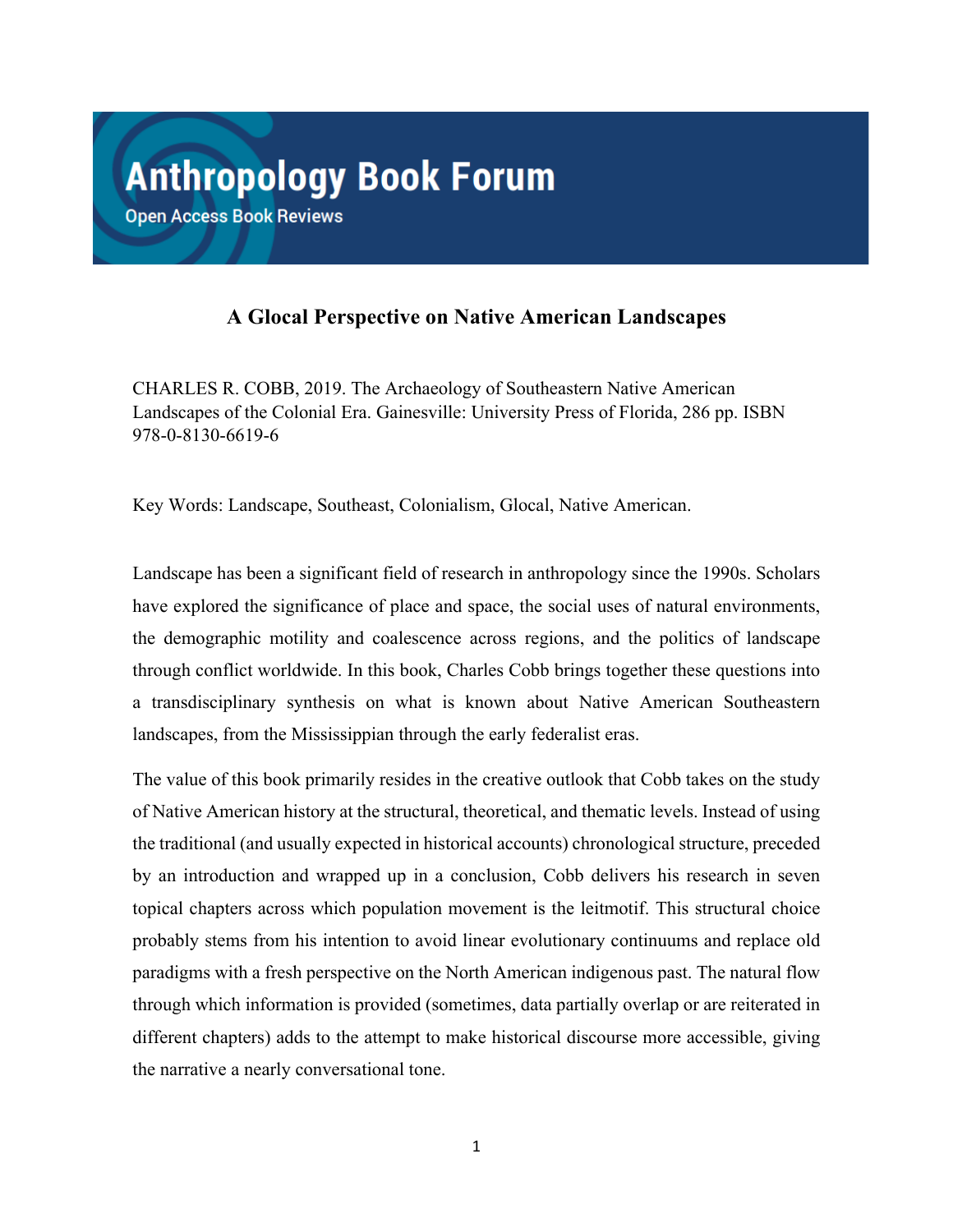The first chapter presents the theoretical framework that Cobb uses to discuss landscape in the American Southeast. He adopts the precepts of neohistorical anthropology to approach the indigenous experiences from a "glocal" perspective (the intersection of global and local agencies), and to understand the impact of the Atlantic World on Native Americans' lives. Concretely, he looks at the Native American landscape through materialist and postcolonial lenses, focusing his review on political-economic stances of power and inequality and highlighting Native Americans as primary actors in the process of modeling colonial landscapes.

Chapters Two and Three cover the history of the Southeast, from the Mississippian emergence until the 1830 Indian Removal Act, and develop the notion of "persistent places" as constitutive elements of the Native American identity and culture. Chapters Four and Five concentrate on forced and voluntary migration, displacement, and emplacement. In Chapter Six, Cobb describes the intertwined relationship between climatic patterns and the trajectory of Mississippian polities. He delves into political economy and historical ecology to understand the social responses from indigenous communities. In particular, he emphasizes the role of trade in the colonial political economy as a major contributor to the entanglement between Native Americans and Europeans, and between the Southeast and the Atlantic World. In fact, trade proliferation and its subsequent decline (extending from the seventeenth to the early nineteenth centuries), affected Native American communities in various ways. Politically, it established power relations based on commodity flows instead of agricultural surplus; socially, it triggered further mobility and displacement; and environmentally, it promoted deer overharvesting and deforestation. The Revolutionary War (1781-1783) ruptured statis and dwindled trade. This led to demographic dissemination into individual homesteads, reduction of communal spaces, and privatization, which altered traditional landscapes and lifestyles. Finally, the last chapter addresses indigenous persistence in the face of crisis. The history of Native American landscapes is defined by transformation in the event of major social, cultural, economic, and religious ruptures. Therefore, the European arrival did not trigger collapse, but a history of persistence and (sometimes forced, voluntary, or opportunistic) transformation composed by different actors.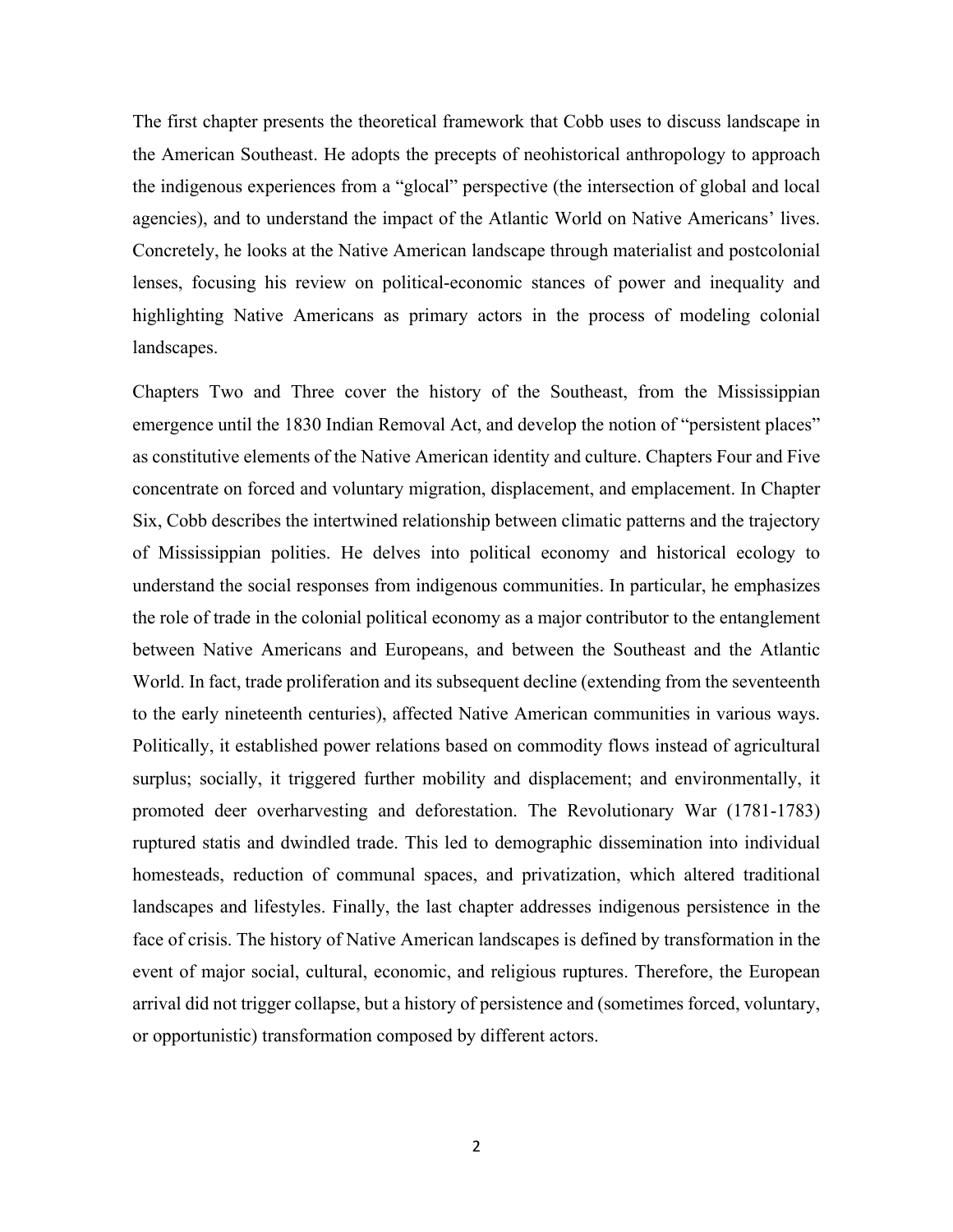To address these topics, Cobb draws from anthropology, archaeology, and ethnohistory. He combines high-level theory with a series of microhistories that illustrate the continuous changes in the Southeast during the colonial era. In addition to enlightening his narrative with microhistories of the Chickasaw, Catawba, Cherokee, and other groups, Cobb's chronicle is valuable for the thought-provoking, open-ended questions that he lays on the table: What happened to Yamasees sent to Cuba after the Paris Treaty? Why did a certain ceramic lingua franca style emerge in some Southeastern regions? Similarly, Cobb applies a linguistic approach to emphasize the importance of critical word-choice in social sciences. This way, he offers multiple constructive definitions of key concepts and conducts comparative analysis between them. Some of the most practical definitions he develops include the notion of landscape, the Atlantic World, emplacement and displacement, diaspora, colonialism, and colonization.

Yet, somewhat surprisingly, the author does not mention the important role that other disciplines play in his study of the landscape. Human geography is indisputably a disciplinary pillar in the investigation of the flow of peoples and goods across the landscape. Additionally, there are some aspects in the book that would need further consideration and clarification. Regarding the research sample, Cobb's framework is described to encompass "the lives of Native Americans during the colonial era as conveyed through the landscape […] from the Mississippi to the Atlantic Ocean" (pg. 2). However, he does not give equal attention to all southern regions. The focus is placed upon the British area of influence, while the landscapes of La Florida and the French Louisiana are significantly underrepresented. Methodologically, this book fails to include Native American voices. Even though his primary goal is to remove Europeans from the limelight to study the way Native Americans experienced landscape, Cobb does not engage in collaborative work with descendant communities to inform his research. Another aspect that could have greatly enriched this monograph is the study of landscape agency over, and its effect on, Native American lives from vital materialism and political ecology approaches. Landscapes have been proven to be more than mere containers of social development —they are impactful actors in the unfolding of human cultures. The same approach could have been taken on the agency of, for example, deerskin, and the thingpower of nonhuman actants.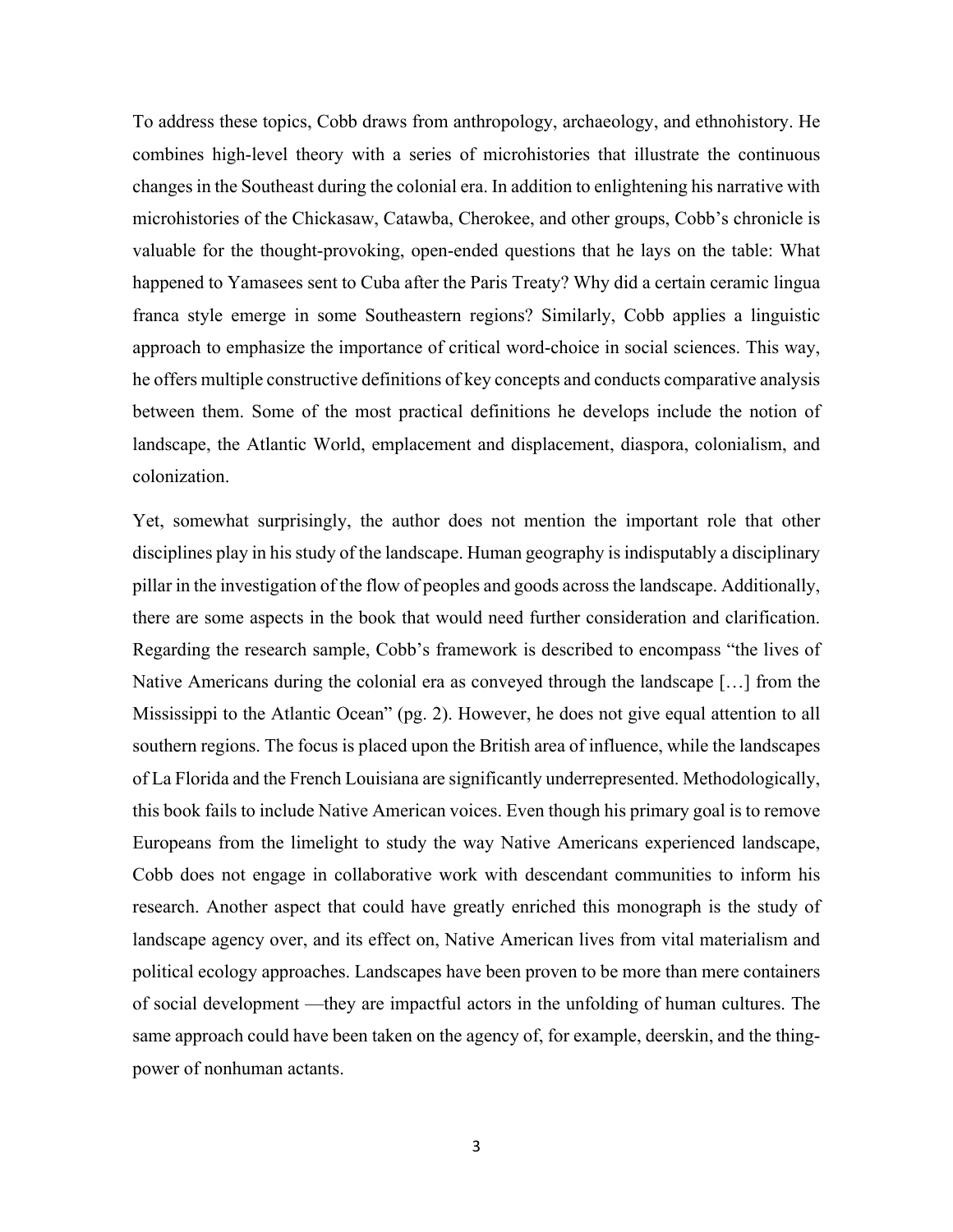Furthermore, some specific conclusions also seem to be problematic. For instance, Cobb states that the loss of indigenous land due to the debt acquired with the British colony, and later with the United States, did not affect the Native American identity. According to the author, this is because indigenous identity has always been malleable and Native Americans were used to being uprooted for reasons of demography, conflict, religion, and ecology. Even though indigenous communities might have been more nomadic than other contemporaneous societies, Cobb's argument might be perceived subjective, ill-founded, or culturally insensitive, particularly because of the already mentioned lack of Native American voices in his historical recount.

Cobb also argues that the encounter (and subsequent processes of accommodation, resistance, flight, migration, and expansion) between colonizers and colonized peoples created a dialectical relationship that was translated into the landscape. In my opinion, the contact between Europeans, Native Americans, and Africans built a dialogic environment of countering, collaboration, and compromise. Biological and cultural hybridization occurred, and the convergence between cultures transpires in the archaeological record. For example, Fort Moore (in Beech Island, South Carolina) was a military garrison built in the eighteenth century at the core of a major Indian trade path for commerce and to protect the colonial frontiers. The excavation of the site has revealed that the strict segregational policies put in place were often ignored - a Native American burial found within the fort shows that the existence of social and physical porosity at the fort defenses. Similarly, the archaeological recovery of cutting implements made of glass bottles and stemware at the Brafferton Indian School (in Williamsburg, Virginia) proves children adapted their tradition to their new emplacement. These examples suggest the existence of a dialogue between cultures and traditions, rather than a dialectic opposition.

In conclusion, Cobb's monography is a highly recommendable recount of the transformations occurred in the Southeastern colonial landscapes within the larger evolution of the Atlantic World, and would be valuable to both practicing archaeologists and graduate students interested in these themes.